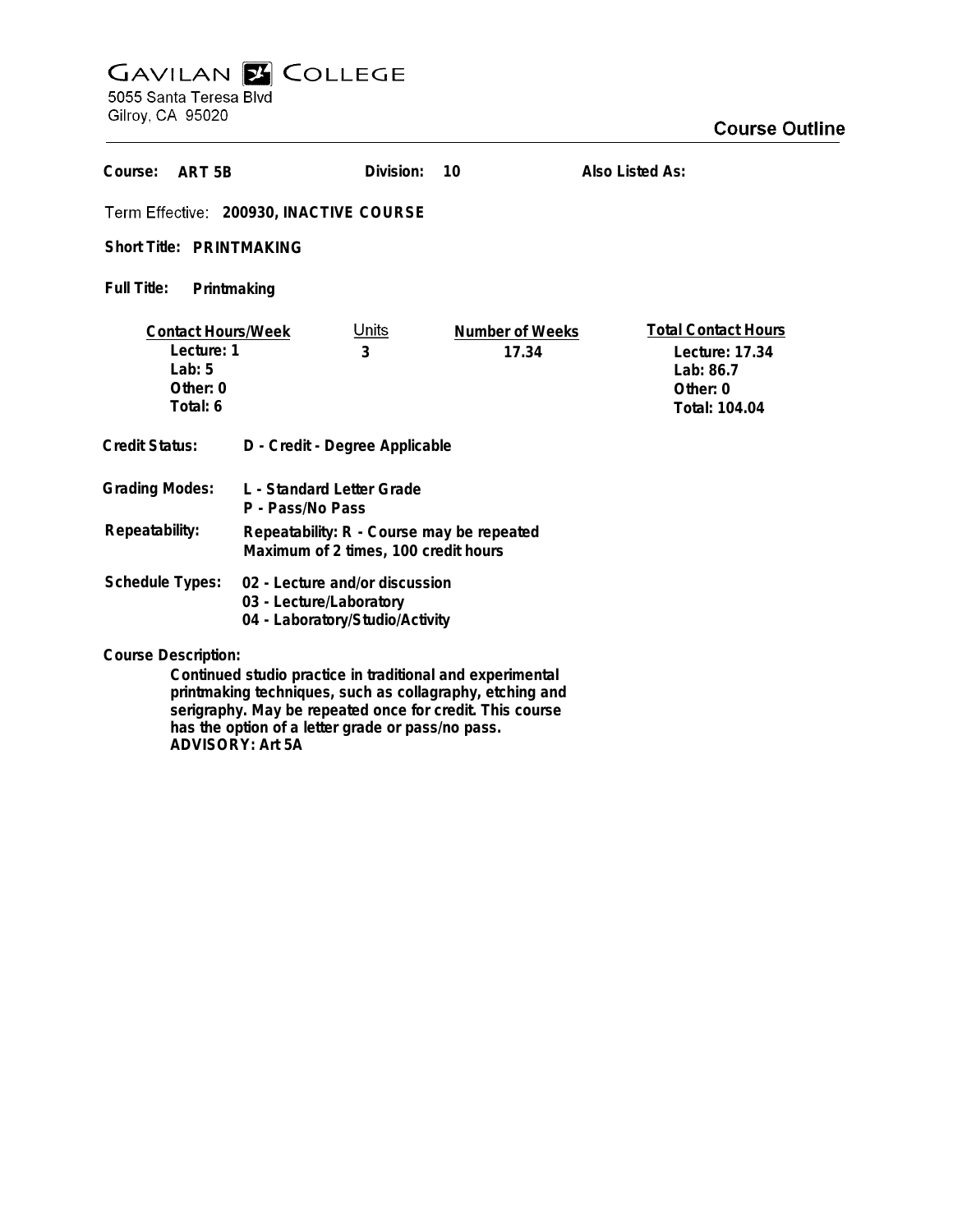**ARTICULATION and CERTIFICATE INFORMATION Associate Degree: GAV C1, effective 200630 CSU GE: IGETC: CSU TRANSFER: Transferable CSU, effective 200630 UC TRANSFER: Transferable UC, effective 200630**

#### **PREREQUISITES:**

#### **COREQUISITES:**

**STUDENT LEARNING OUTCOMES:**

**1. To have a general knowledge of the historical development of traditional printmaking techniques.**

**2. To be exposed to contemporary printmaking styles and movements.**

**3. To understand the role of design and composition in the fine art of printmaking.**

**4. To understand the relationship between fine arts printing and graphic arts printing.**

**5. To develop a sense of discernment in viewing examples of fine prints.**

**6. To develp a sense of personal communication via a visual image, of aesthetic value and appreciation.**

#### **TOPICS AND SCOPE:**

**Inactive Course: 12/08/2008**

**1 6 Introduction to course, objectives, requirements, tools and materials, safety and health concerns.**

**Review of basic printmaking techniques.**

**Research, reading and sketching for first**

**project. Project 1, Monotype, single color ink**

**2 6 Continued studio work with monotypes using multi-colored inks and various papers.**

**3 6 Project 2, Collagraph printing using built-up plates, gesso, and printing both intaglio and relief**

**4 6 Continued studio work in collagraphy. Embossment techniques.**

**5 6 Project 3, etching on zinc plate, using aquatint tones**

**6 6 Continuation of etching unit. Paper types, ink modification, rosin aquatint versus Krylon**

**spray aquatint 7 6 Final printing of aquatint--single color inking**

**8 6 Project 4, etching, multiple color printing.**

**Registration techniques, single versus "jigsaw puzzle" plates. Use of mask outs.**

**9 6 Continuation of studio work on project 4.**

**Midterm portfolio review.**

**10 6 Completion of multicolor etching printing.**

**11 6 Planographic printing history. Project 5--**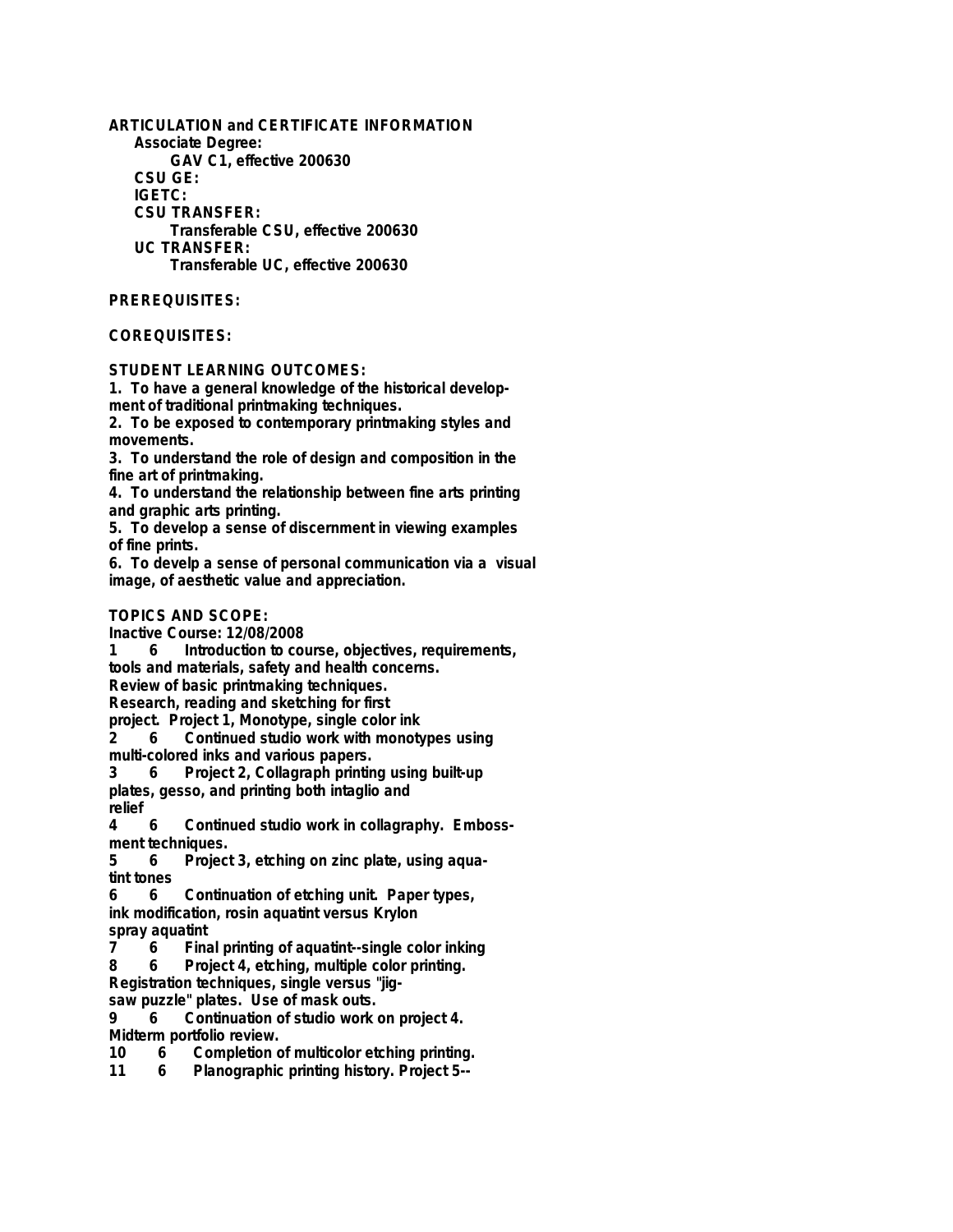**lithograph on aluminized plate. Use of lithographer's materials.**

**12 6 Printing of lithographs. Commercial lithography versus fine art printing techniques.**

**13 6 Project 6, Photo silkscreen printing. Positives, hand drawn and photographic film**

**positives. Use of darkroom kodaliths for** stencils.<br>14 6

**14 6 Arc lamp, sun lamp and solar burning of stencils. Screen preparation, stencil adhering, mask outs.**

**15 6 Silkscreening on glass, fabric, pottery decals,**

**etc. Wrap up of silkscreen unit.**

**16 6 Project 7, Final Print. Student-selected print in any media, striving for maximum skill and aesthetic demonstration.**

**17 6 Continued work on Project 7**

**18 6 Printing of final project edition. Matting selected works for portfolio. Final portfolio evaluation and written exam.**

## **ASSIGNMENTS:**

**Assignments consist of 7 projects which require both in and out of class time to research, design and produce. The combination of lectures, demonstrations, critiques, plus work on studio projects require an average of nine hours per week of time to complete. COURSE OBJECTIVES:**

**At the conclusion of this course the student will be able to understand and use the following:**

**1. Demonstrate knowledge of etching techniques, including aquaint by producing finished original prints.**

**2. Demonstrate knowledge of photo silkscreen techniques**

**by producing original serigraphs from photo-stencils.**

**3. Demonstrate knowledge of various methods of printing monoprints.**

**4. Experiment with various methods of making collagraph prints from collage plates. Demonstrate ability to make embossments on paper.**

**5. Demonstrate knowledge of multi-color printing techniques.**

**6. Demonstrate skills necessary to operate an artist's printing press.**

**7. Experiment with simple lithography printing techniques and materials.**

**8. Demonstrate an understanding and some proficiency in applying the fundamentals of design and drawing to the art of printmaking.**

**9. Produce a portfolio of suitably matted prints, showing some sense of aesthetic taste, discipline, craftsmanship and communication of visual ideas.**

### **METHODS OF INSTRUCTION:**

**Instruction by lecture, demonstration, examples, filmstrips and slides.**

# **REPRESENTATIVE TEXTBOOKS:**

**^uPrintmaking Today,^s Jules Heller**